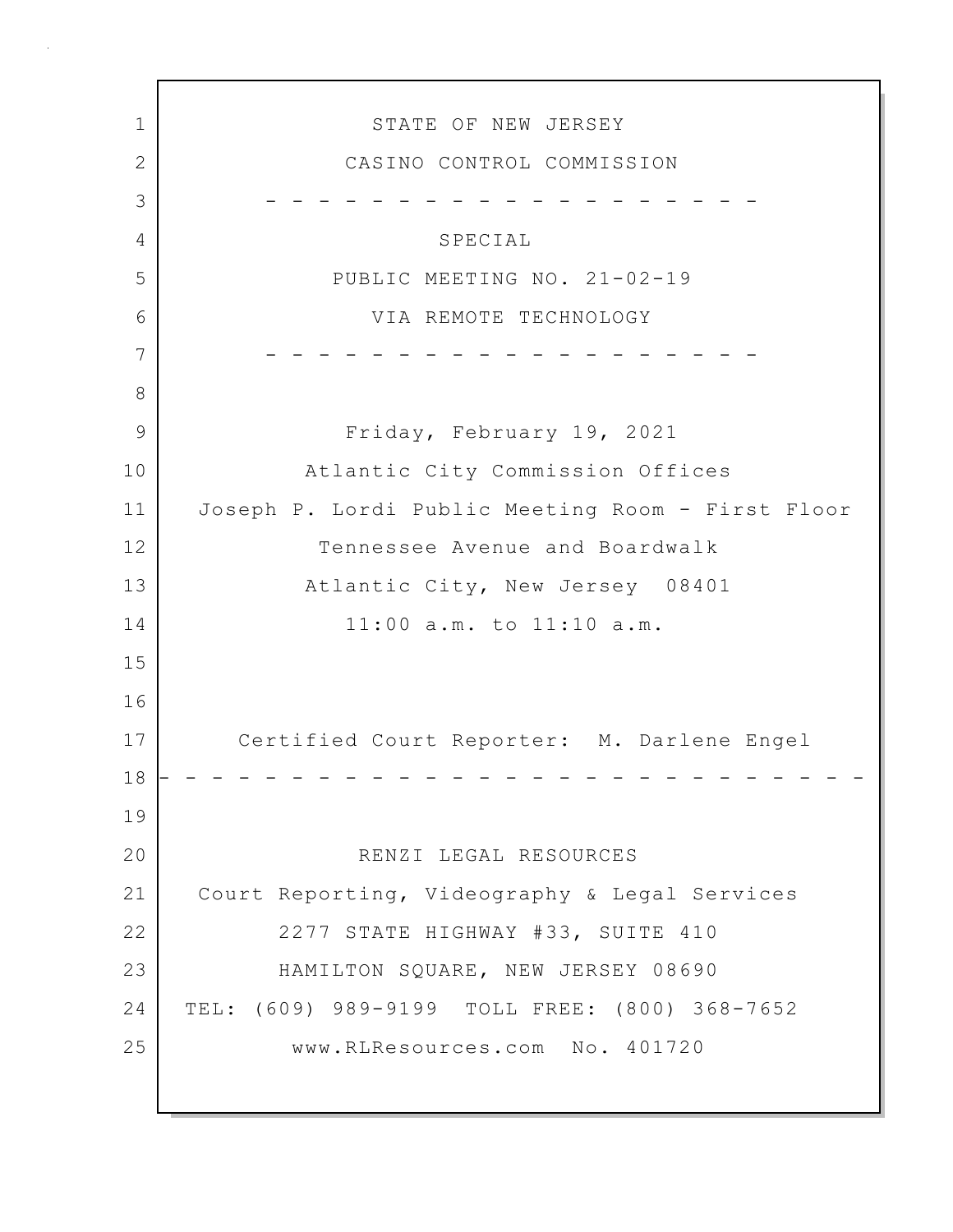```
1 B E F O R E :
2 CASINO CONTROL COMMISSION:
       JAMES T. PLOUSIS, CHAIR
3 ALISA COOPER, VICE CHAIR
4 PRESENT FOR THE CASINO CONTROL COMMISSION:
       DARYL W. NANCE, ADMINISTRATIVE ANALYST
5 OPRA CUSTODIAN
6 OFFICE OF THE GENERAL COUNSEL:
       DIANNA W. FAUNTLEROY, GENERAL COUNSEL/EXECUTIVE
7 SECRETARY
       TERESA M. PIMPINELLI, SENIOR COUNSEL
8
  DIVISION OF GAMING ENFORCEMENT:
9 DEPUTY ATTORNEYS GENERAL:
       TRACY E. RICHARDSON, DEPUTY ATTORNEY GENERAL
10
11
12
13
14
15
16
17
18
19
20
21
22
23
24
25
```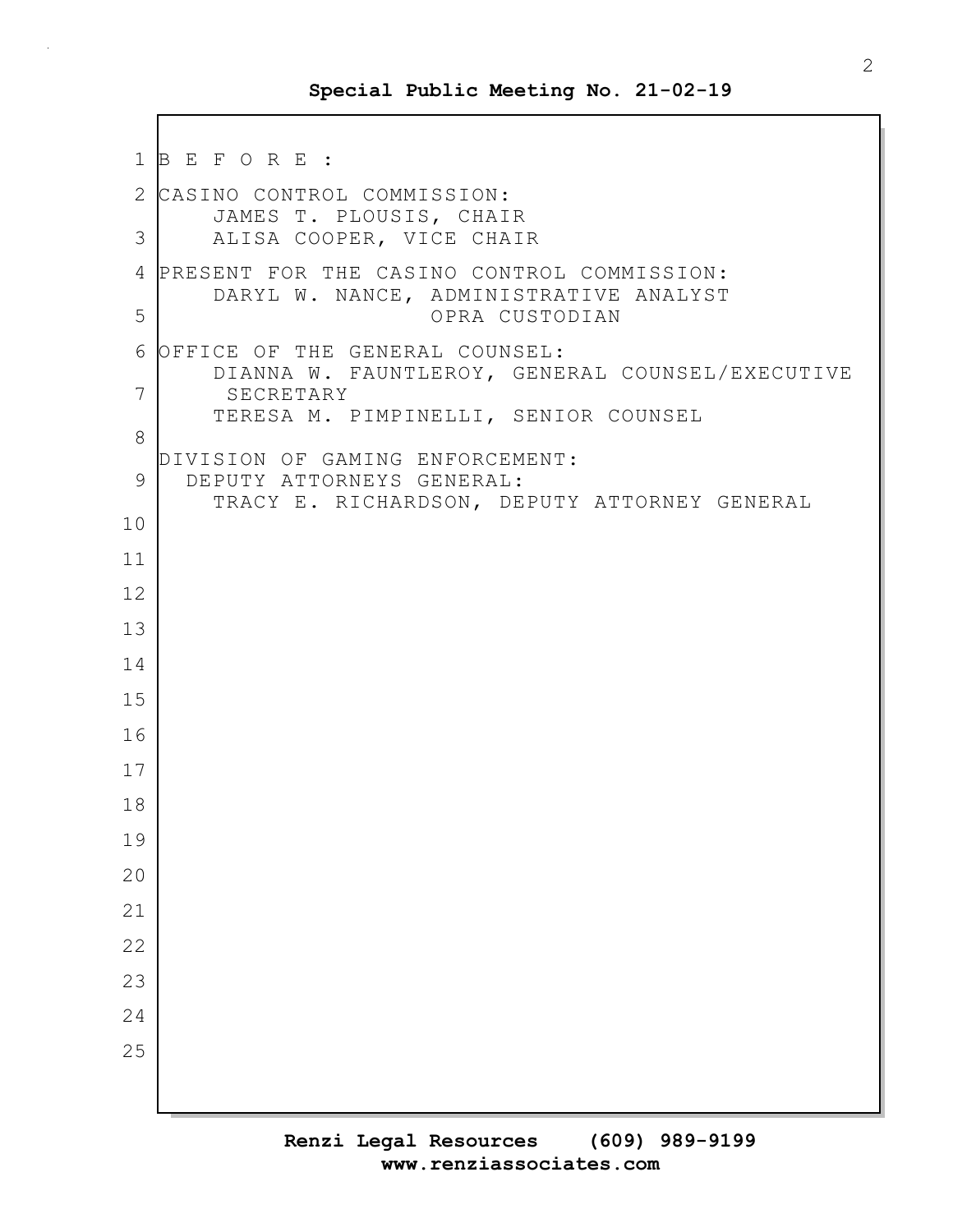$\mathbf I$ 

|               | 1 A P P E A R A N C E S : |                                                                                            |
|---------------|---------------------------|--------------------------------------------------------------------------------------------|
|               |                           | 2 ITEM NO. 1 DIANNA W. FAUNTLEROY, GENERAL COUNSEL<br>TRACY E. RICHARDSON, DEPUTY ATTORNEY |
| 3             |                           | GENERAL<br>PATRICK H. MADAMBA, JR., VICE PRESIDENT                                         |
| 4             |                           | LEGAL AFFAIRS AND LEGAL COUNSEL<br>FOR: MARINA DISTRICT DEVELOPMENT                        |
| 5             |                           | COMPANY, LLC, AND MGM RESORTS<br>INTERNATIONAL                                             |
| 6             |                           |                                                                                            |
| 7             |                           |                                                                                            |
| 8             |                           |                                                                                            |
| $\mathcal{G}$ |                           |                                                                                            |
| 10            |                           |                                                                                            |
| 11            |                           |                                                                                            |
| 12            |                           |                                                                                            |
| 13            |                           |                                                                                            |
| 14            |                           |                                                                                            |
| 15            |                           |                                                                                            |
| 16            |                           |                                                                                            |
| 17            |                           |                                                                                            |
| 18            |                           |                                                                                            |
| 19            |                           |                                                                                            |
| 20            |                           |                                                                                            |
| 21            |                           |                                                                                            |
| 22            |                           |                                                                                            |
| 23            |                           |                                                                                            |
| 24            |                           |                                                                                            |
| 25            |                           |                                                                                            |
|               |                           |                                                                                            |
|               |                           |                                                                                            |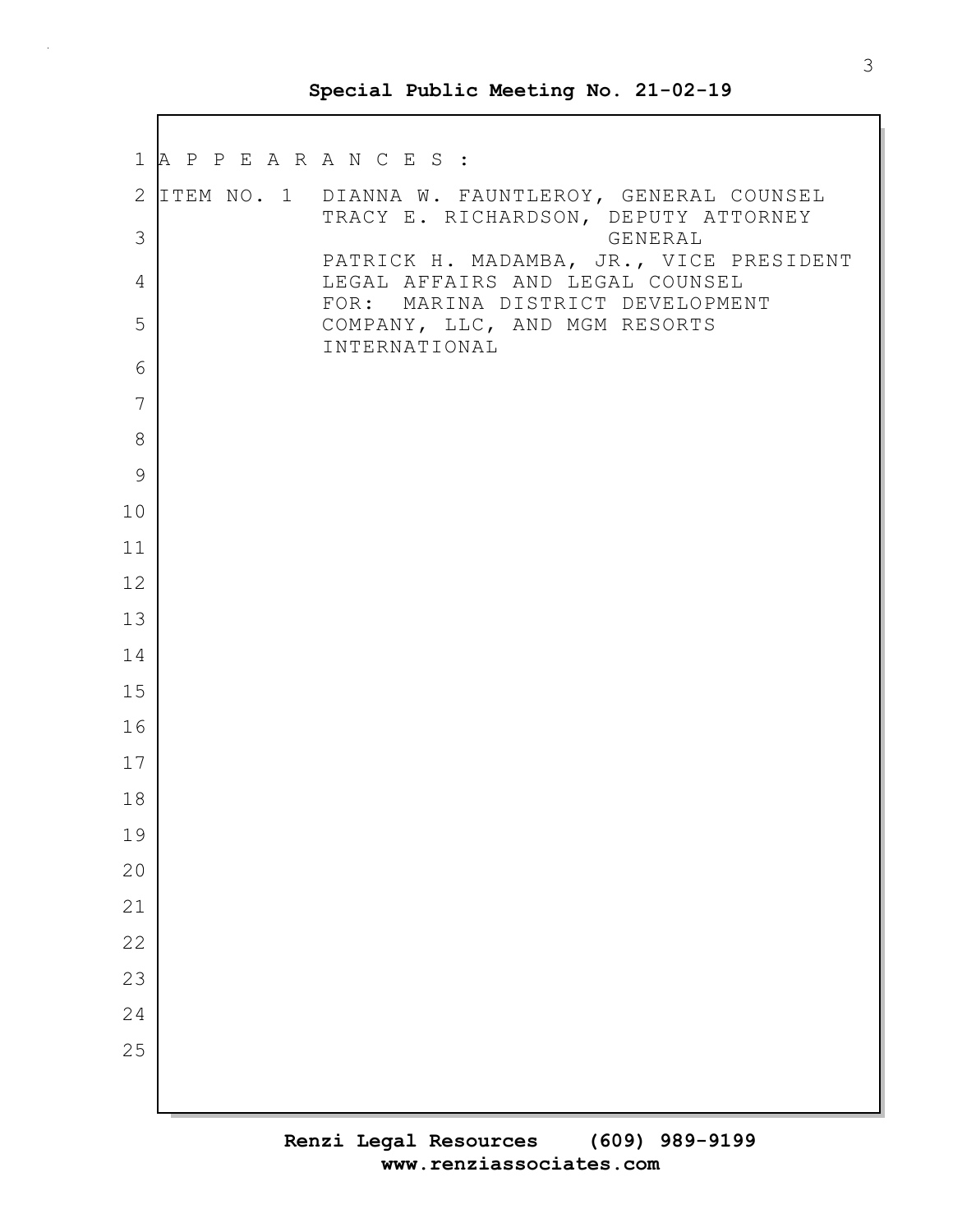| $\mathbf 1$<br>$\mathbf{2}$<br>3 | AGENDA<br>PUBLIC MEETING NO. 21-02-19<br>FEBRUARY 19, 2021, 11:00 A.M.<br>ITEM                 |   |           |
|----------------------------------|------------------------------------------------------------------------------------------------|---|-----------|
|                                  |                                                                                                |   |           |
|                                  |                                                                                                |   |           |
|                                  |                                                                                                |   | PAGE VOTE |
| 4                                | Petition of Marina District Development<br>$\mathbf{1}$<br>Company, LLC, for the issuance of a | 8 | 11        |
| 5                                | temporary casino key employee license to<br>Anthony Caratozzolo pursuant to NJSA               |   |           |
| 6                                | 5:12-89e, NJAC 19:41A-5.3; a temporary<br>waiver of the residency requirement                  |   |           |
| 7                                | pursuant to NJSA 5:12-89b(4); and to<br>permit him to assume the duties and                    |   |           |
| 8                                | exercise the powers of Vice President of<br>Hospitality pending plenary qualification          |   |           |
| 9                                | (PRN 0402101)<br>Consideration of the application of Frank                                     |   | 12<br>13  |
| 10                               | Michael Ruocco, Jr., for a casino key<br>employee license                                      |   |           |
| 11                               |                                                                                                |   |           |
| 12                               |                                                                                                |   |           |
| 13                               |                                                                                                |   |           |
| 14                               |                                                                                                |   |           |
| 15                               |                                                                                                |   |           |
| 16                               |                                                                                                |   |           |
| 17                               |                                                                                                |   |           |
| 18                               |                                                                                                |   |           |
| 19                               |                                                                                                |   |           |
| 20                               |                                                                                                |   |           |
| 21                               |                                                                                                |   |           |
| 22                               |                                                                                                |   |           |
| 23                               |                                                                                                |   |           |
| 24                               |                                                                                                |   |           |
| 25                               |                                                                                                |   |           |
|                                  |                                                                                                |   |           |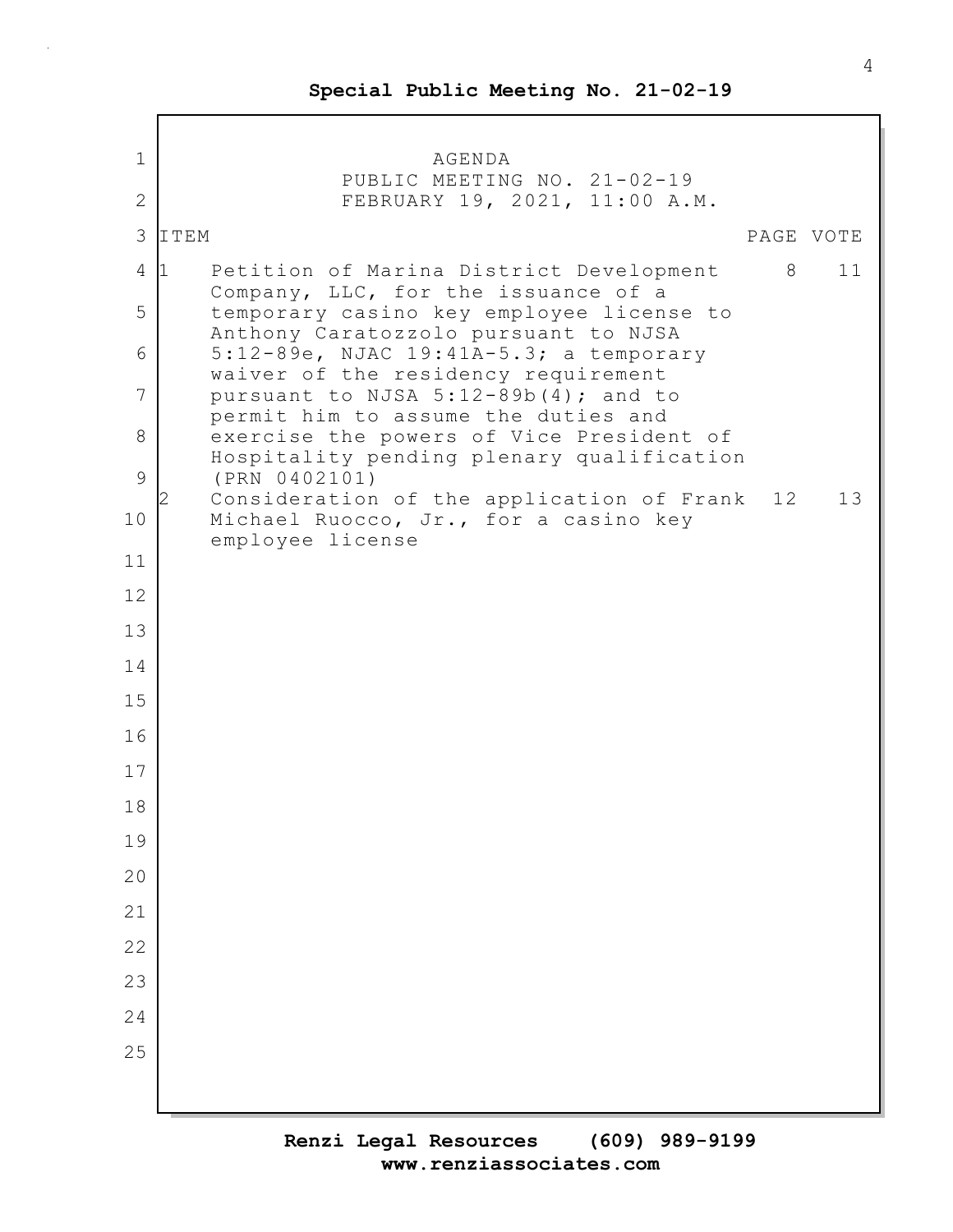1 (Public Meeting 21-01-9 was commenced at 2 10:30 a.m.) 3 MR. NANCE: Good morning. I'd like to 4 read an opening statement: 5 This is to advise the general public 6 that in compliance with Chapter 231 of the 7 public laws of 1975 entitled "Senator Bryon M. 8 Baer Open Public Meeting Act," the New Jersey 9 Casino Control Commission on December 11th, 10 2019, filed with the Secretary of State at the 11 State House in Trenton an annual meeting 12 schedule. 13 On December 11th, 2019, copies were 14 mailed to subscribers. 15 Members of the press will be permitted 16 to take photographs. We ask that this be done 17 in a manner which is not disruptive or 18 distracting to the Commission. 19 The use of cell phones in the public 20 meeting room is prohibited. 21 Any member of the public who wish to 22 address the Commission will be given the 23 opportunity to do so before the Commission 24 adjourns for the day. 25 Please stand for the Pledge of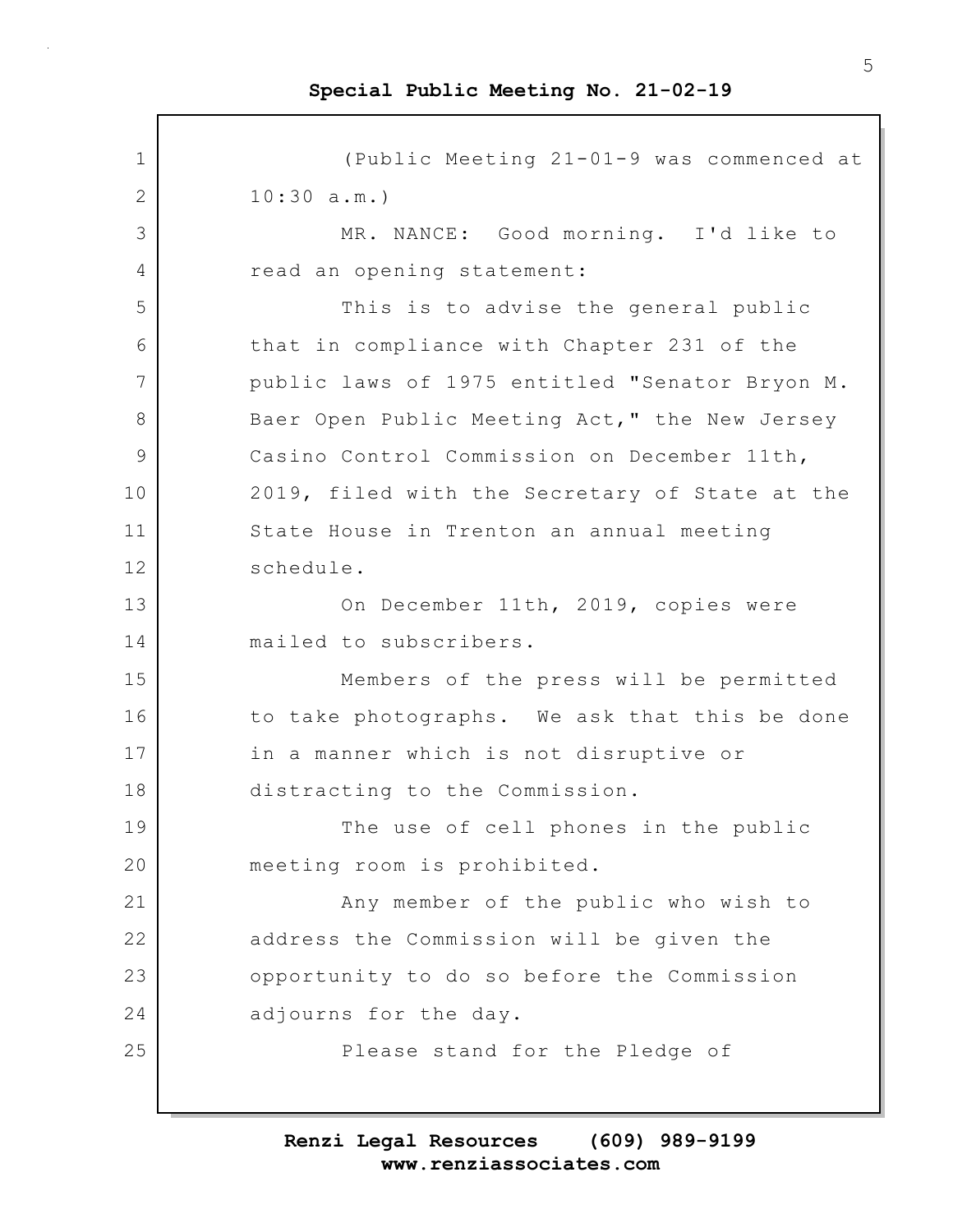$\bar{z}$ 

|                | 6                                               |                | 8                                               |
|----------------|-------------------------------------------------|----------------|-------------------------------------------------|
| 1              | Allegiance.                                     | 1              | ITEM NO. 1                                      |
| $\overline{2}$ | (The Flag Salute was recited.)                  | $\overline{c}$ | Also, please remember to identify               |
| 3              | MR. NANCE: Good morning. I'd like to            | 3              | yourself before speaking.                       |
| 4              | read an opening statement.                      | 4              | Thank you.                                      |
| 5              | This is to advise the general public            | 5              | MS. FAUNTLEROY: Thank you, Mr.                  |
| 6              | that in compliance with Chapter 231 of the      | 6              | Chairman. Good morning.                         |
| 7              | Public Laws of 1975 entitled the "Senator Byron | 7              | Please answer when I call your name for         |
| 8              | M. Baer Open Public Meetings Act," the Casino   | 8              | the roll, please.                               |
| 9              | Control Commission on February 16th, 2021,      | 9              | Vice Chair Cooper?                              |
| 10             | filed with the Secretary of State at the        | 10             | VICE CHAIR COOPER: Present.                     |
| 11             | Statehouse in Trenton a notice of this meeting. | 11             | MS. FAUNTLEROY: And Chairman Plousis?           |
| 12             | On February 16th, 2021, copies were             | 12             | <b>CHAIR PLOUSIS: Present.</b>                  |
| 13             | mailed to subscribers.                          | 13             | MS. FAUNTLEROY: Thank you.                      |
| 14             | Any member of the public who wish to            | 14             | We have a very short agenda as this is a        |
| 15             | address the Commission will be given the        | 15             | special meeting.                                |
| 16             | opportunity to do so before the Commission      | 16             | The first item for your consideration is        |
| 17             | adjourns for the day.                           | 17             | the Petition of Marina District Development     |
| 18             | Please acknowledge the Pledge of                | 18             | Company, LLC, for the issuance of a temporary   |
| 19             | Allegiance?                                     | 19             | casino key employee license to Anthony          |
| 20             | CHAIR PLOUSIS: Please join me in the            | 20             | Caratozzolo pursuant to NJSA 5:12-89e, NJAC     |
| 21             | pledge.                                         | 21             | 19:41A-5.3, a temporary waiver of the residency |
| 22             | (The flag salute was recited.)                  | 22             | requirement pursuant to NJSA 5:12-89b(4), and   |
| 23             | CHAIR PLOUSIS: Thank you.                       | 23             | to permit him to assume the duties and exercise |
| 24             | I am pleased to be able to chair this           | 24             | the powers of Vice President of Hospitality     |
| 25             | special meeting, and I welcome everyone who is  | 25             | pending plenary qualification.                  |
|                |                                                 |                |                                                 |
|                | 7                                               |                | 9                                               |
| 1              | joining us remotely today.                      | 1              | <b>ITEM NO. 1</b>                               |
| $\overline{2}$ | As a measure to mitigate the spread of          | $\overline{2}$ | This matter was brought to your                 |

| 1  | joining us remotely today.                      | 1  | <b>ITEM NO. 1</b>                               |
|----|-------------------------------------------------|----|-------------------------------------------------|
| 2  | As a measure to mitigate the spread of          | 2  | This matter was brought to your                 |
| 3  | COVID-19 and to protect the health and safety   | 3  | attention by way of a petition that was filed   |
| 4  | of the meeting participants, as well as members | 4  | on February 9, 2021, for the relief just        |
| 5  | of the public interested in the meeting, the    | 5  | described. It was amended by letter amendment   |
| 6  | Commission is using remote collaboration        | 6  | of counsel dated February 12, 2021, withdrawing |
| 7  | technology for meeting participants.            | 7  | the request for a temporary waiver of the       |
| 8  | The public is able to listen through            | 8  | residency requirement.                          |
| 9  | access provided on the Commission's website as  | 9  | The matter is now before you to address         |
| 10 | well as through our YouTube channel. We will    | 10 | the relief requested.                           |
| 11 | accept public comments via e-mail. Public       | 11 | And we do have counsel on the record            |
| 12 | comments can be sent to public.comments@ccc.    | 12 | here to address their requests.                 |
| 13 | state.nj.us. I'll repeat that website again.    | 13 | MR. MADAMBA: Good morning, Chair                |
| 14 | Public comments can be sent to public.comments  | 14 | Plousis, Vice Chair Cooper. First, it's Pat     |
| 15 | @ccc.state.nj.us beginning now and any time     | 15 | Madamba, Senior Vice President of MGM and       |
| 16 | throughout the meeting ending at the time if    | 16 | Marina District Development Company.            |
| 17 | adjournment.                                    | 17 | First, thank you very much for                  |
| 18 | This meeting is being transcribed as            | 18 | accommodating Borgata and holding this special  |
| 19 | well as recorded, and the minutes will be       | 19 | meeting.                                        |
| 20 | available on our website in due course.         | 20 | The VP Hospitality position is a very           |
| 21 | To meeting participant callers, I ask           | 21 | important one. It's responsible for our hotel   |
| 22 | that you follow the instructions provided with  | 22 | and our food and beverage facilities, all of    |
| 23 | the web link or the audio call-in code and      | 23 | them. Oversees all of them.                     |
| 24 | placed your phones on mute until your matter is | 24 | And, you know, in these challenging             |
| 25 | called.                                         | 25 | times, having someone on the ground that's the  |
|    |                                                 |    |                                                 |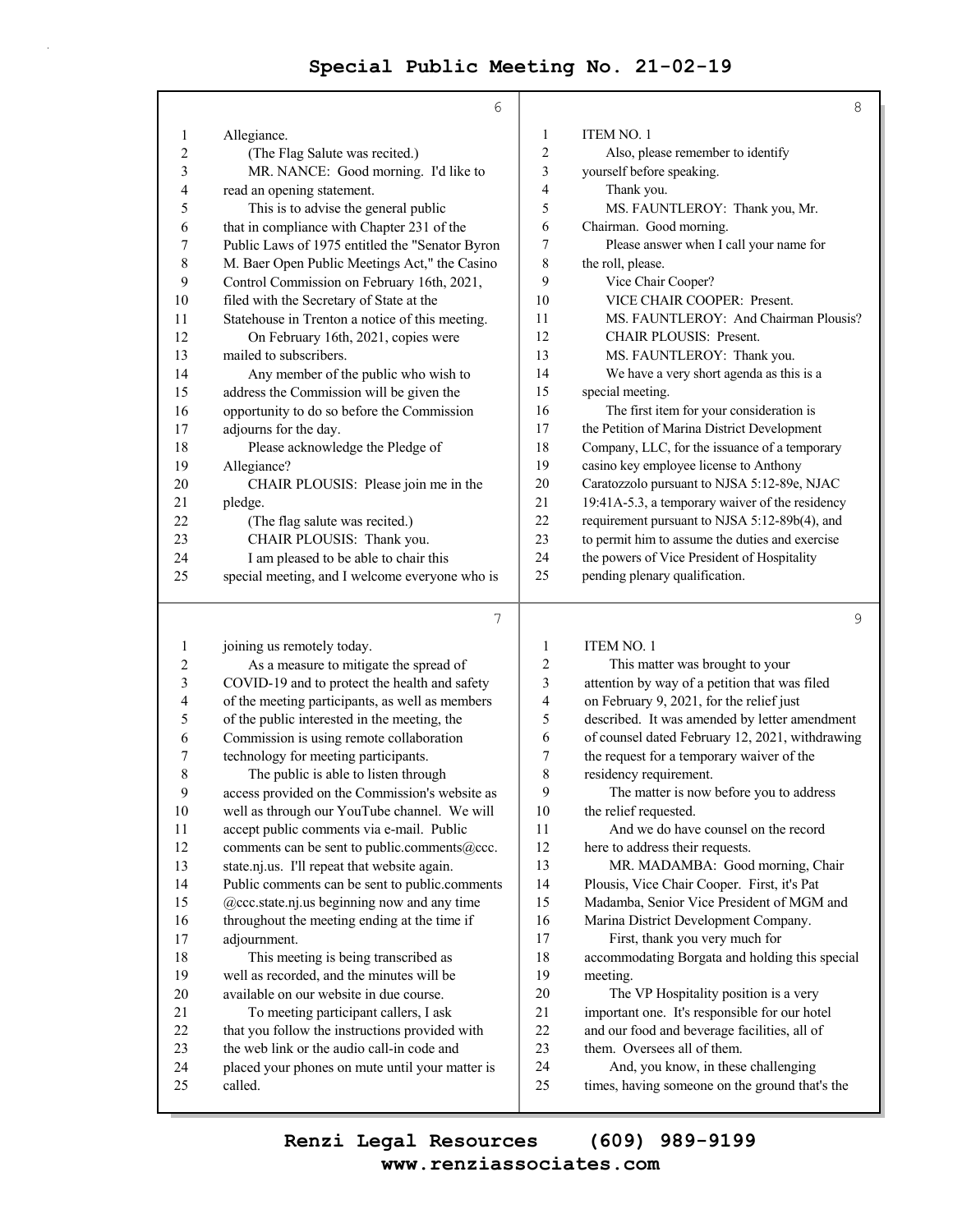|                | 10                                              |                         | 12                                                          |
|----------------|-------------------------------------------------|-------------------------|-------------------------------------------------------------|
| 1              | ITEM NO. 1                                      | 1                       | <b>ITEM NO. 2</b>                                           |
| $\overline{c}$ | leader of our hotel and food and beverage is    | $\overline{\mathbf{c}}$ | VICE CHAIR COOPER: Yes.                                     |
| 3              | very important to us.                           | 3                       | MS. FAUNTLEROY: And Chairman Plousis?                       |
| 4              | In any event, I have reviewed the draft         | 4                       | <b>CHAIR PLOUSIS: Yes.</b>                                  |
| 5              | resolution, and it's fine in form and           | 5                       | MS. FAUNTLEROY: Thank you.                                  |
| 6              | substance, and we would ask that you grant the  | 6                       | Item $No. 2 -$                                              |
| 7              | relief requested.                               | 7                       | Thank you, Pat and Tracy.                                   |
| 8              | Thank you.                                      | 8                       | MR. MADAMBA: Thank you.                                     |
| 9              | CHAIR PLOUSIS: Thank you.                       | 9                       | MS. RICHARDSON: Thank you.                                  |
| 10             | Division?                                       | 10                      | MS. FAUNTLEROY: Item No. 2 is                               |
| 11             | MS. RICHARDSON: Good morning, Chairman          | 11                      | consideration of the application of Frank                   |
| 12             | and Vice Chair Cooper. Tracy Richardson,        | 12                      | Michael Ruocco, Jr., for a casino key employee              |
| 13             | Deputy Attorney General for the Division of     | 13                      | license.                                                    |
| 14             | Gaming Enforcement.                             | 14                      | This matter comes to your attention.                        |
| 15             | You have our response to no objection to        | 15                      | Mr. Ruocco's casino key employee license                    |
| 16             | issuance of a temporary casino key employee     | 16                      | application was filed on October 13, 2020. We               |
| 17             | license and qualification for Mr. Caratozzolo   | 17                      | have received a report from the Division where              |
| 18             | to assume the position of Vice President of     | 18                      | negative information has been raised, and staff             |
| 19             | Hospitality at Borgata.                         | 19                      | has reviewed it and recommend that you remand               |
| 20             | Mr. Madamba, as Miss Fauntleroy                 | 20                      | it to the contested case process.                           |
| 21             | mentioned, amended the Petition to eliminate a  | 21                      | CHAIR PLOUSIS: Thank you.                                   |
| 22             | request for a temporary residency waiver. And   | 22                      | Counsel?                                                    |
| 23             | the Division has no objection.                  | 23                      | MS. FAUNTLEROY: There's no counsel to                       |
| 24             | We've reviewed the draft resolution and         | 24                      | address the matter. The staff recommendation                |
| 25             | also have no objections to that.                | 25                      | is the matter to be remanded.                               |
|                | 11                                              |                         | 13                                                          |
|                |                                                 |                         |                                                             |
| 1              | ITEM NO. 1                                      | 1                       | <b>ITEM NO. 2</b>                                           |
| 2              |                                                 |                         |                                                             |
|                | Thank you.                                      | 2                       | CHAIR PLOUSIS: Okay. Is there a                             |
| 3              | CHAIR PLOUSIS: Thank you.                       | 3                       | motion?                                                     |
| 4              | Are there any questions for counsel?            | 4                       | VICE CHAIR COOPER: Mr. Chairman, I move                     |
| 5              | (No response.)                                  | 5                       | to remand for a hearing the initial casino key              |
| 6              | CHAIR PLOUSIS: Hearing none, is there a         | 6                       | employee license application of Frank M.                    |
| 7              | motion?                                         | 7                       | Ruocco, Jr.                                                 |
| 8              | VICE CHAIR COOPER: Mr. Chairman, I move         | 8                       | CHAIR PLOUSIS: I will second that                           |
| 9              | to approve the Petition and issue a temporary   | 9                       | motion.                                                     |
| 10             | casino key employee license to Anthony          | 10                      | Any further discussion?                                     |
| 11             | Caratozzolo pursuant to NJSA 5:12-89b(4) and    | 11                      | (No response.)                                              |
| 12             | NJSA 5:12-89e; and permit him to assume the     | 12                      | CHAIR PLOUSIS: Hearing none, all in                         |
| 13             | duties and exercise the powers of Vice          | 13                      | favor, say aye?                                             |
| 14             | President of Hospitality for Marina District    | 14                      | (Ayes.)                                                     |
| 15             | Development Company, LLC, pending plenary       | 15                      | CHAIR PLOUSIS: Opposed?                                     |
| 16             | qualification in accordance with the conditions | 16                      | (No response.)                                              |
| 17             | contained in NJSA 5:12-85.1 and NJAC 13:69C-2.6 | 17                      | CHAIR PLOUSIS: Ayes have it.                                |
| 18             | and prior to the expiration of the period       | 18                      | MS. FAUNTLEROY: Thank you.                                  |
| 19             | specified in NJSA 5:12-89e(2).                  | 19                      | In accordance with Resolution [sic]                         |
| 20             | CHAIR PLOUSIS: I second that motion.            | 20                      | 19-12-09-03, the next closed session shall be               |
| 21             | Any further discussion?                         | 21                      | held on Wednesday, March 10th, 2021, at 9:30                |
| 22<br>23       | (No response.)                                  | 22                      | a.m. in the Commission offices.                             |
| 24             | CHAIR PLOUSIS: Hearing none, roll call<br>vote? | 23<br>24                | CHAIR PLOUSIS: Thank you.                                   |
| 25             | MS. FAUNTLEROY: Vice Chair Cooper?              | 25                      | This is the public participation portion<br>of the meeting. |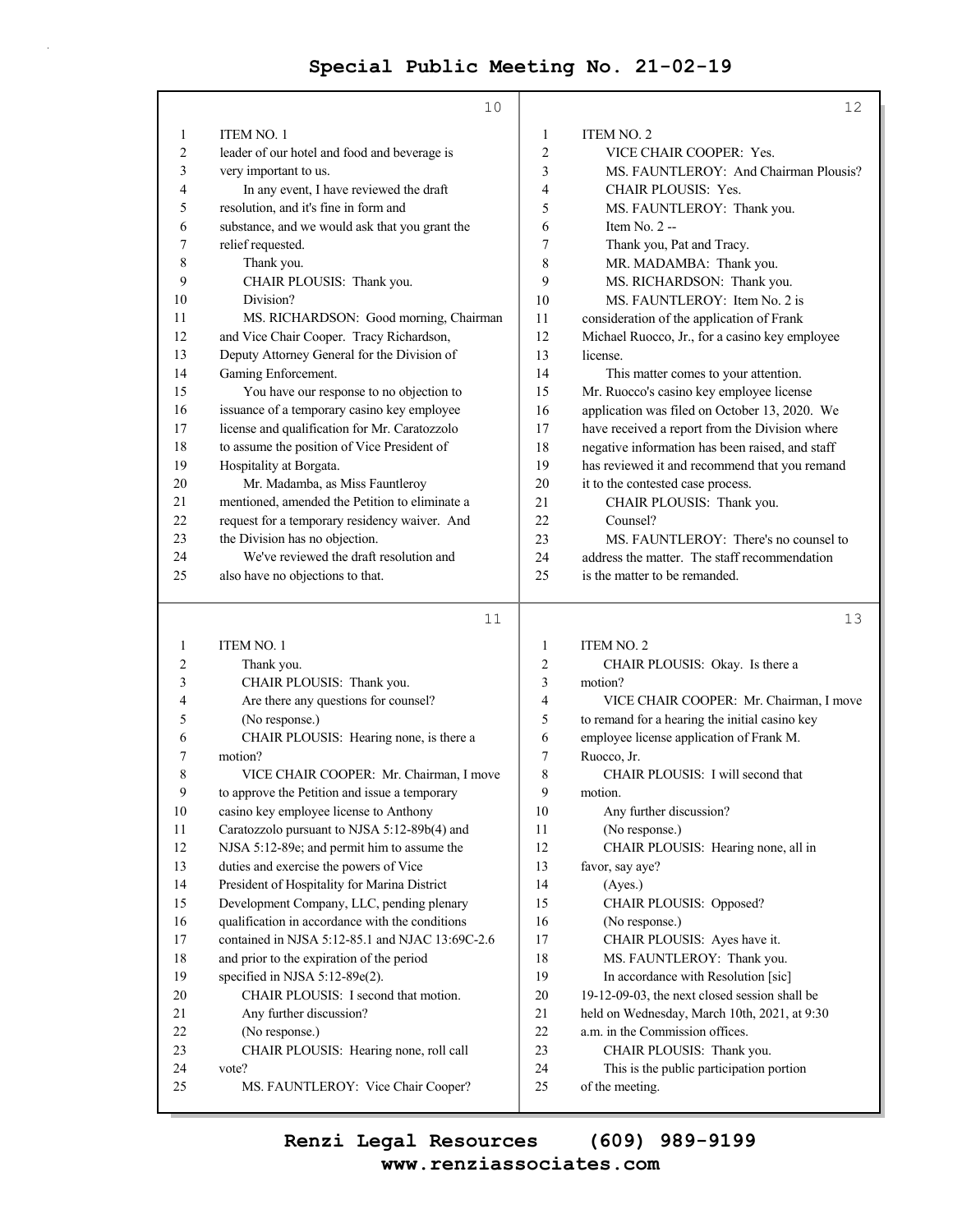|              | 14                                         | 16                                                                                            |
|--------------|--------------------------------------------|-----------------------------------------------------------------------------------------------|
| 1            | ITEM NO. 2                                 | 1                                                                                             |
| $\sqrt{2}$   | Miss Fauntleroy, do we have any            | $\overline{c}$<br>CERTIFICATE                                                                 |
| 3            | comments?                                  | 3                                                                                             |
| 4            | MS. FAUNTLEROY: One second, Mr.            | 4<br>I, M. DARLENE ENGEL, a Certified Court                                                   |
| 5            | Chairman. I am reviewing the e-mails.      | Reporter and Notary Public of the State of New Jersey,<br>5                                   |
| 6            | And I have not received any indication,    | certify that the foregoing is a true and accurate<br>6<br>transcript of the proceedings.<br>7 |
| 7            | Mr. Chairman, that there are any public    | 8                                                                                             |
| $\,8\,$      | comments.                                  | 9<br>I further certify that I am neither                                                      |
| 9            | CHAIR PLOUSIS: Thank you.                  | attorney, of counsel for, nor related to or employed<br>10                                    |
| 10           | Hearing none, the public participation     | by any of the parties to the action; further that I am<br>11                                  |
| 11           | portion of this meeting is now closed.     | not a relative or employee of any attorney or counsel<br>12                                   |
| 12           | Is there a motion to adjourn?              | employed in this case; nor am I financially interested<br>13<br>14 in the action.             |
| 13           | VICE CHAIR COOPER: Mr. Chairman, I'll      | 15                                                                                            |
| 14           | make the motion to adjourn this meeting.   | 16                                                                                            |
| 15           | CHAIR PLOUSIS: I'll second that motion.    | 17                                                                                            |
| 16           | All in favor, say aye?                     | 18<br>Marline Engel                                                                           |
| 17           | (Ayes.)                                    | 19                                                                                            |
| 18           | CHAIR PLOUSIS: Opposed?                    | M. DARLENE ENGEL, CCR                                                                         |
| 19           | (No response.)                             | License No 30XI0102300<br>20<br>21                                                            |
| 20           | CHAIR PLOUSIS: Ayes have it.               | 22                                                                                            |
| 21           | The special meeting is adjourned.          | Dated: February 22, 2021                                                                      |
| 22           | Thank you for everybody who                | My Notary Commission Expires<br>23                                                            |
| 23           | participated.                              | November 21, 2024                                                                             |
| 24<br>25     | MS. FAUNTLEROY: Thank you, Mr.             | 24 ID No. 50117353                                                                            |
|              | Chairman, Vice Chair Cooper. Everyone stay | 25                                                                                            |
|              |                                            |                                                                                               |
|              |                                            |                                                                                               |
|              | 15                                         |                                                                                               |
| $\mathbf{1}$ |                                            |                                                                                               |
| 2            | safe.                                      |                                                                                               |
| 3            | CHAIR PLOUSIS: Thank you.                  |                                                                                               |
| 4            | VICE CHAIR COOPER: Thank you, everyone.    |                                                                                               |
| 5            | (Public Meeting 20-02-19 was adjourned     |                                                                                               |
| 6            | at 11:10 a.m.)                             |                                                                                               |
| 7            | $  -$                                      |                                                                                               |
| 8            |                                            |                                                                                               |
| Q            |                                            |                                                                                               |
| 10           |                                            |                                                                                               |
| $11\,$       |                                            |                                                                                               |
| 12           |                                            |                                                                                               |
| 13           |                                            |                                                                                               |
| 14           |                                            |                                                                                               |
| 15           |                                            |                                                                                               |
| 16<br>17     |                                            |                                                                                               |
| 18           |                                            |                                                                                               |
| 19           |                                            |                                                                                               |
| 20           |                                            |                                                                                               |
| $21\,$       |                                            |                                                                                               |
| 22           |                                            |                                                                                               |
| 23           |                                            |                                                                                               |
| 24           |                                            |                                                                                               |
| 25           |                                            |                                                                                               |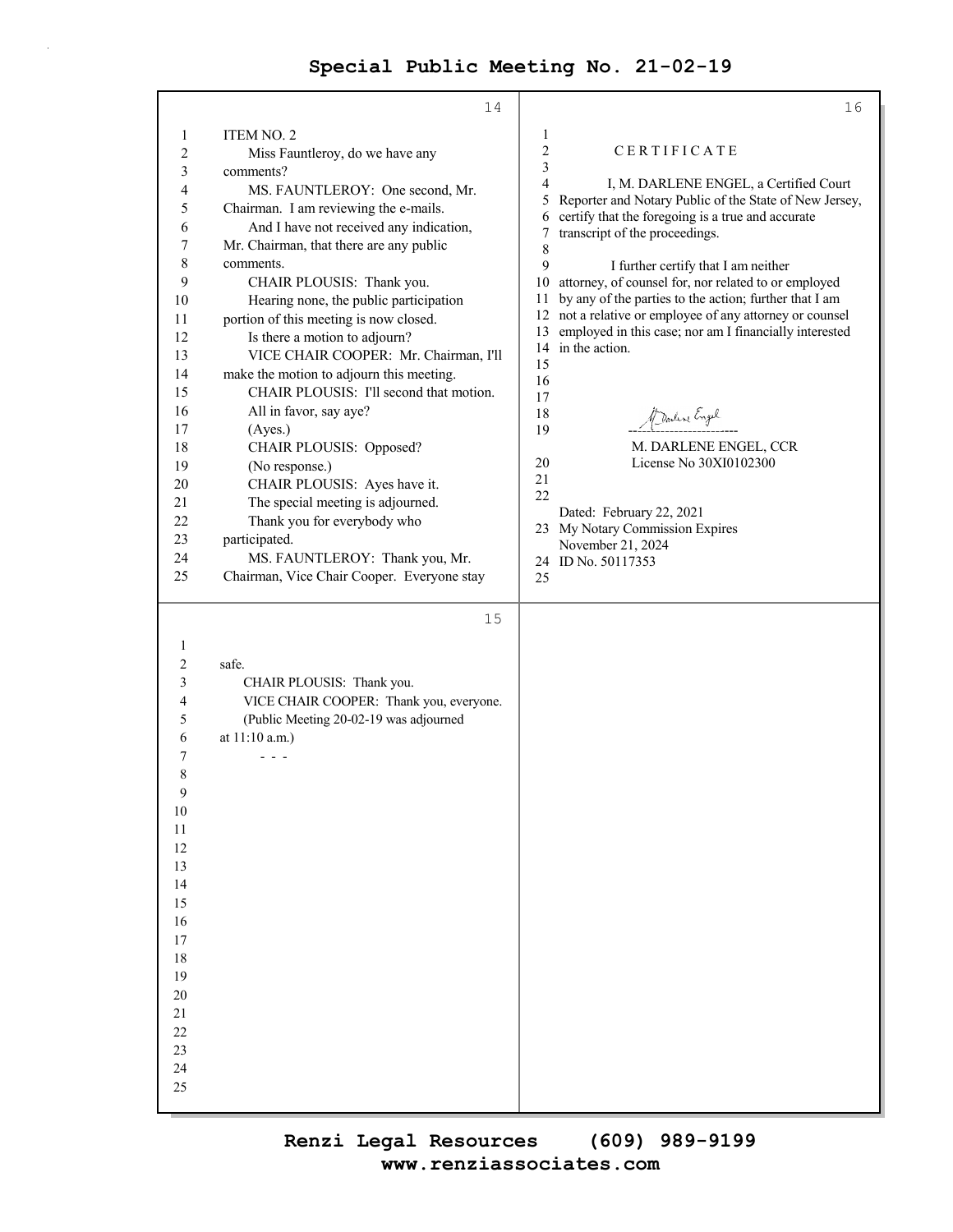| $\mathbf{A}$          | approve $11:9$                   | $5:9$ 6:8 8:19          | $1:10 \t2:2,4$               |
|-----------------------|----------------------------------|-------------------------|------------------------------|
| a.m1:14,14            | assume $4:7$                     | $10:16$ $11:10$         | 5:9,18,22,23                 |
| $4:2$ 5:2             | 8:23 10:18                       | 12:12,15                | 6:9,15,16                    |
| 13:22 15:6            | 11:12                            | 13:5                    | $7:6$ 13:22                  |
| $able 6:24$ 7:8       | Atlantic 1:10                    | ccc.state               | 16:23                        |
| accept 7:11           | 1:13                             | 7:15                    | Commission's                 |
| access 7:9            | attention 9:3                    | CCR16:19                | 7:9                          |
| accommodating         | 12:14                            | cell 5:19               | Company $3:5$                |
| 9:18                  | attorney $2:9$                   | Certified $1:17$        | $4:4$ 8:18                   |
| accurate 16:6         | $3:2$ 10:13                      | 16:4                    | $9:16$ $11:15$               |
| acknowledge           | 16:10,12                         | certify $16:6,9$        | compliance $5:6$             |
| 6:18                  | <b>ATTORNEYS 2:9</b>             | chair $2:2,3$           | 6:6                          |
| Act 5:8 6:8           | audio $7:23$                     | 6:20,23,24              | conditions                   |
| action 16:11          | available 7:20                   | 8:9,10,12               | 11:16                        |
| 16:14                 | Avenue $1:12$                    | $9:13,14$ 10:9          | consideration                |
| address 5:22          | aye $13:13$                      | $10:12$ $11:3,6$        | 4:98:16                      |
| $6:15$ $9:9,12$       | 14:16                            | 11:8,20,23              | 12:11                        |
| 12:24                 | <b>Ayes</b> 13:14, 17            | $11:25$ $12:2,4$        | contained                    |
| adjourn $14:12$       | 14:17,20                         | $12:21$ $13:2,4$        | 11:17                        |
| 14:14                 |                                  | 13:8, 12, 15            | contested                    |
| adjourned             | $\mathbf B$                      | 13:17,23                | 12:20                        |
| 14:21 15:5            | B2:1                             | 14:9, 13, 15            | Control $1:2$                |
| adjournment           | <b>Baer</b> 5:8 6:8              | 14:18,20,25             | $2:2,4$ 5:9                  |
| 7:17                  | beginning $7:15$                 | 15:3,4                  | 6:9                          |
| adjourns $5:24$       | beverage 9:22<br>10:2            | Chairman $8:6$          | Cooper $2:3$ 8:9             |
| 6:17                  | Boardwalk $1:12$                 | $8:11$ $10:11$          | $8:10$ $9:14$                |
| ADMINISTRA            |                                  | $11:8$ 12:3             | $10:12$ $11:8$               |
| 2:4                   | Borgata 9:18<br>10:19            | $13:4$ $14:5,7$         | $11:25$ $12:2$               |
| advise $5:5 \t6:5$    | brought $9:2$                    | 14:13,25<br>challenging | $13:4$ $14:13$<br>14:25 15:4 |
| <b>AFFAIRS 3:4</b>    | Bryon 5:7                        | 9:24                    | copies $5:13$                |
| agenda $4:1$          | Byron 6:7                        | channel $7:10$          | 6:12                         |
| 8:14                  |                                  | <b>Chapter</b> $5:6$    | counsel $2:6,7$              |
| ALISA2:3              | C                                | 6:6                     | $3:2,4$ 9:6,11               |
| Allegiance $6:1$      | $C3:1$ 16:2,2                    | City $1:10, 13$         | $11:4$ $12:22$               |
| 6:19<br>amended $9:5$ | call $8:7$ 11:23                 | closed13:20             | 12:23 16:10                  |
| 10:21                 | $cal1$ -in $7:23$                | 14:11                   | 16:12                        |
| amendment $9:5$       | called $7:25$                    | code $7:23$             | COUNSEL/EX                   |
| <b>ANALYST</b> $2:4$  | callers $7:21$                   | collaboration           | 2:6                          |
| annual $5:11$         | Caratozzolo                      | 7:6                     | course $7:20$                |
| answer $8:7$          | 4:58:20                          | comes $12:14$           | Court $1:17,21$              |
| Anthony $4:5$         | $10:17$ $11:11$                  | commenced $5:1$         | 16:4                         |
| $8:19$ $11:10$        | case $12:20$                     | comments 7:11           | COVID-19 $7:3$               |
| application           | 16:13                            | $7:12,14$ 14:3          | <b>CUSTODIAN</b> 2:5         |
| $4:9$ 12:11,16        | casino $1:2$ 2:2<br>$2:4$ 4:5,10 | 14:8                    | D                            |
| 13:6                  |                                  | <b>Commission</b> 1:2   |                              |
|                       |                                  |                         |                              |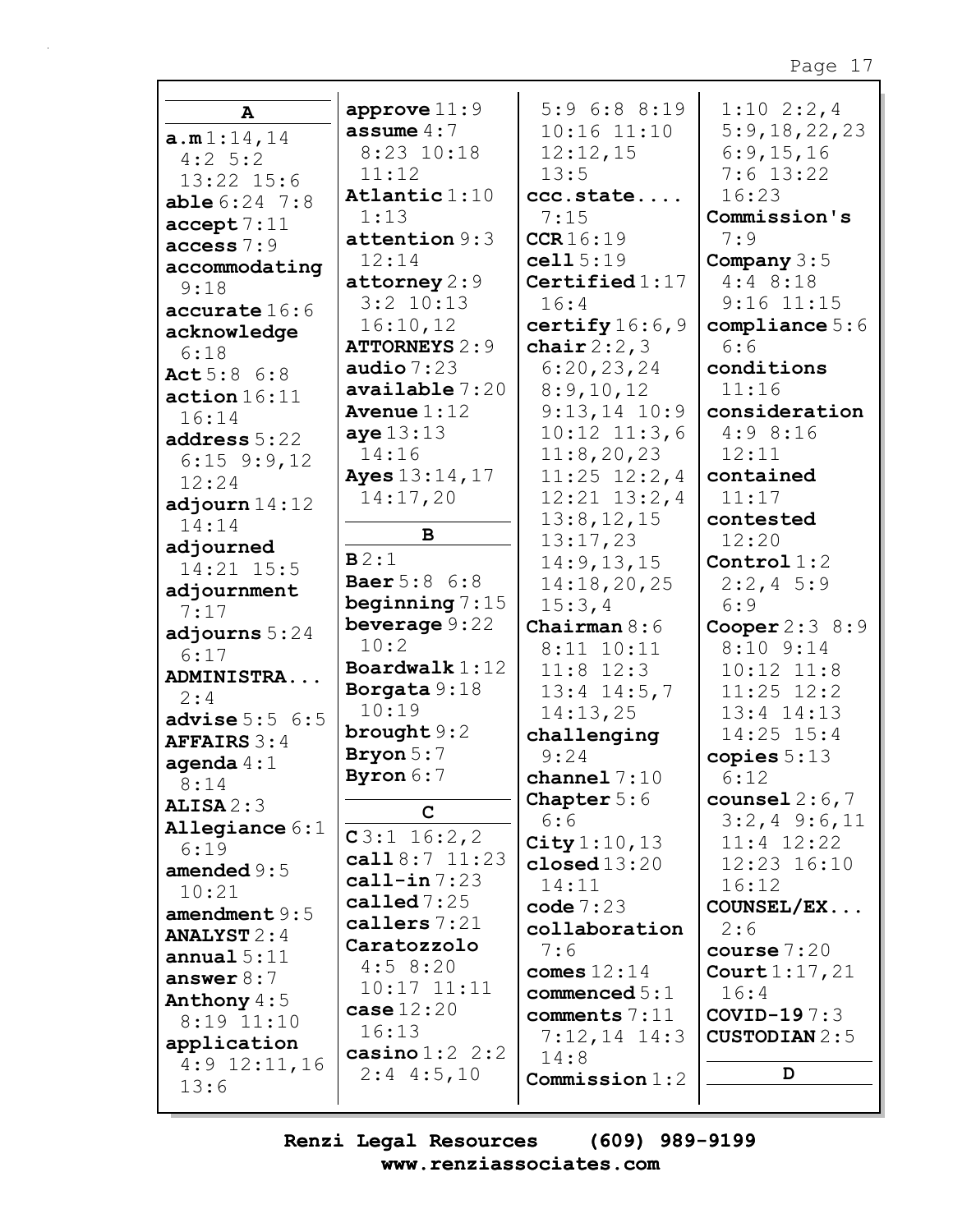| Darlene $1:17$           | Enforcement                    | $12:11$ $13:6$          | 14:6                     |
|--------------------------|--------------------------------|-------------------------|--------------------------|
| 16:4,19                  | $2:8$ 10:14                    | FREE $1:24$             | information              |
| DARYL $2:4$              | Engel $1:17$                   | Friday $1:9$            | 12:18                    |
| dataed9:6                | 16:4,19                        | further $11:21$         | $initial$ $13:5$         |
| 16:22                    | entitled $5:7$                 | $13:10$ $16:9$          | instructions             |
| day 5:24 6:17            | 6:7                            | 16:11                   | 7:22                     |
| December 5:9             | event $10:4$                   |                         | interested 7:5           |
| 5:13                     | everybody                      | G                       | 16:13                    |
| Deputy $2:9$ , 9         | 14:22                          | Gaming $2:8$            | <b>INTERNATIONAL</b>     |
| $3:2$ 10:13              | exercise $4:8$                 | 10:14                   | 3:5                      |
| described 9:5            | $8:23$ $11:13$                 | general $2:6, 6$        | issuance $4:4$           |
| Development              | expiration                     | $2:9,9$ 3:2,3           | $8:18$ 10:16             |
| $3:4$ 4:4 8:17           | 11:18                          | 5:56:5                  | issue $11:9$             |
| $9:16$ $11:15$           | <b>Expires</b> 16:23           | 10:13                   | item 3:2 4:3             |
| DIANNA $2:6$ 3:2         |                                | given $5:22$            | $8:1,16$ 9:1             |
| discussion               | F                              | 6:15                    | $10:1$ $11:1$            |
| $11:21$ $13:10$          | F2:1 16:2                      | <b>Good</b> $5:3 \ 6:3$ | 12:1,6,10                |
| disruptive               | facilities                     | 8:69::13                | $13:1$ $14:1$            |
| 5:17                     | 9:22                           | 10:11                   |                          |
| distracting              | <b>Fauntleroy</b> $2:6$        | grant10:6               | J                        |
| 5:18                     | 3:28:5,11                      | ground $9:25$           | JAMES $2:2$              |
| District $3:4$           | $8:13$ 10:20                   |                         | Jersey $1:1$ , $13$      |
| $4:4$ 8:17               | $11:25$ $12:3,5$               | н                       | $1:23$ 5:8               |
| $9:16$ $11:14$           | 12:10,23                       | H3:3                    | 16:5                     |
| Division $2:8$           | $13:18$ $14:2,4$               | HAMILTON 1:23           | join 6:20                |
| 10:10, 13, 23            | 14:24                          | health $7:3$            | joining $7:1$            |
| 12:17                    | favor $13:13$                  | hearing $11:6$          | $Joseph 1:11$            |
| $\texttt{draff} 10:4,24$ | 14:16                          | $11:23$ $13:5$          | Jr3:34:10                |
| due $7:20$               | February $1:9$                 | 13:12 14:10             | $12:12$ $13:7$           |
| duties $4:7$             | 4:26:9,12                      | $\text{held}13:21$      |                          |
| $8:23$ 11:13             | $9:4,6$ 16:22                  | HIGHWAY1:22             | к                        |
|                          | $\texttt{filed}~5:10$          | holding $9:18$          | key 4:5,10               |
| E                        | $6:10$ $9:3$                   | Hospitality             | 8:19 10:16               |
| E2:1,1,93:1              | 12:16                          | $4:8$ 8:24              | $11:10$ $12:12$          |
| $3:1,2$ 16:2,2           | financially                    | $9:20$ 10:19            | $12:15$ $13:5$           |
| $e$ -mail $7:11$         | 16:13                          | 11:14                   | know $9:24$              |
| $e$ -mails $14:5$        | fine $10:5$                    | hotel $9:21$            | L                        |
| eliminate                | first1:11                      | 10:2                    |                          |
| 10:21                    | $8:16$ $9:14,17$               | House $5:11$            | <b>laws</b> $5:7 \, 6:7$ |
| employd16:10             | flag $6:2,22$                  | I.                      | $\texttt{leader}10:2$    |
| 16:13                    | $\text{Floor}1:11$             |                         | <b>Legal</b> $1:20,21$   |
| emplope 4:5              | $\texttt{follow} 7:22$         | ID16:24                 | 3:4,4                    |
| $4:10$ 8:19              | $\text{food } 9:22 \quad 10:2$ | identify $8:2$          | letter 9:5               |
| $10:16$ $11:10$          | foregoing $16:6$               | important 9:21          | license $4:5,10$         |
| 12:12,15                 | form $10:5$                    | 10:3                    | 8:19 10:17               |
| $13:6$ $16:12$           | <b>Frank</b> $4:9$             | indication              | $11:10$ $12:13$          |
|                          |                                |                         |                          |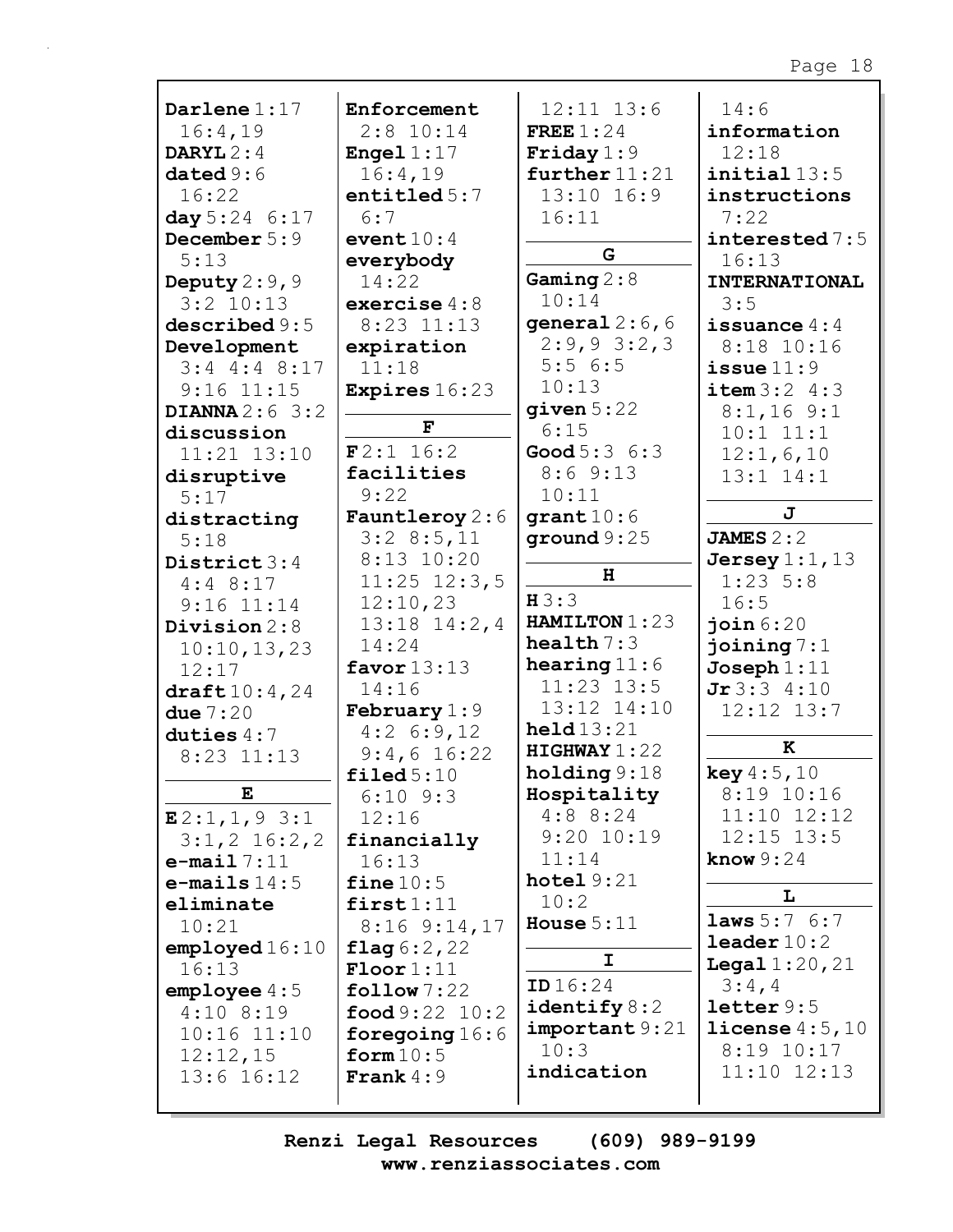| $12:15$ $13:6$         | morning $5:3$            | OPRA $2:5$            | 13:2,8,12,15           |
|------------------------|--------------------------|-----------------------|------------------------|
| 16:20                  | $6:3$ 8:6 9:13           | Oversees 9:23         | 13:17,23               |
|                        |                          |                       |                        |
| link 7:23              | 10:11                    |                       | 14:9, 15, 18           |
| listen 7:8             | motion 11:7,20           | P                     | 14:20 15:3             |
| LLC $3:5$ 4:4          | $13:3,9$ $14:12$         | $P1:11$ 3:1,1         | portion $13:24$        |
|                        |                          |                       |                        |
| 8:18 11:15             | 14:14,15                 | <b>PAGE</b> $4:3$     | 14:11                  |
| Lordi $1:11$           | move $11:8$ $13:4$       | participant           | position 9:20          |
|                        | mute 7:24                | 7:21                  | 10:18                  |
| M                      |                          | participants          |                        |
|                        |                          |                       | powers $4:8$           |
| $M1:17$ 2:7 5:7        | N                        | 7:4,7                 | $8:24$ 11:13           |
| $6:8$ 13:6             | N3:1                     | participated          | <b>Present</b> $2:4$   |
| 16:4,19                | name $8:7$               | 14:23                 | 8:10,12                |
|                        |                          |                       |                        |
| Madamba $3:3$          | <b>NANCE</b> $2:4 \ 5:3$ | participation         | President 3:3          |
| 9:13,15                | 6:3                      | 13:24 14:10           | 4:88:24                |
| $10:20$ $12:8$         | negative $12:18$         | parties 16:11         | $9:15$ $10:18$         |
| mailed 5:14            | neither 16:9             | Pat 9:14 12:7         |                        |
|                        |                          |                       | 11:14                  |
| 6:13                   | New $1:1$ , $13$ , $23$  | <b>PATRICK 3:3</b>    | press $5:15$           |
| manner $5:17$          | $5:8$ 16:5               | pending $4:8$         | prior11:18             |
| March $13:21$          | <b>NJAC</b> 4:6 8:20     | $8:25$ 11:15          | <b>PRN</b> 4:9         |
|                        |                          |                       |                        |
| Marina $3:4$ 4:4       | 11:17                    | period 11:18          | proceedings            |
| $8:17$ 9:16            | <b>NJSA</b> $4:5,7$      | permit 4:7            | 16:7                   |
| 11:14                  | 8:20,22                  | $8:23$ 11:12          | process $12:20$        |
| $\texttt{matter}$ 7:24 |                          |                       |                        |
|                        | 11:11,12,17              | permitted 5:15        | prohibited             |
| $9:2,9$ 12:14          | 11:19                    | petition $4:4$        | 5:20                   |
| 12:24,25               | <b>Notary</b> 16:5, 23   | $8:17$ 9:3            | $\texttt{protect} 7:3$ |
| measure $7:2$          | notice $6:11$            | $10:21$ $11:9$        | provided $7:9$         |
|                        |                          |                       |                        |
| meeting $1:5$ , $11$   | November $16:23$         | phones $5:19$         | 7:22                   |
| $4:1\ 5:1,8,11$        |                          | 7:24                  | public 1:5, 11         |
| $5:20$ 6:11,25         | $\mathsf{o}$             | photographs           | $4:1 \quad 5:1, 5, 7$  |
| 7:4,5,7,16             | 02:1                     | 5:16                  |                        |
|                        |                          |                       | 5:8,19,21              |
| 7:18,218:15            | objection                | <b>PIMPINELLI 2:7</b> | 6:5,7,8,14             |
| $9:19$ 13:25           | 10:15,23                 | $placed 7:24$         | 7:5,8,11,11            |
| 14:11, 14, 21          | objections               | $please 5:25$         | $7:14$ 13:24           |
| 15:5                   | 10:25                    | 6:18,208:2            |                        |
|                        |                          |                       | $14:7,10$ 15:5         |
| Meetings 6:8           | October $12:16$          | 8:7,8                 | 16:5                   |
| member $5:21$          | OFFICE $2:6$             | pleased $6:24$        | public.com             |
| 6:14                   | offices 1:10             | pledge $5:25$         | 7:14                   |
| members $5:15$         | 13:22                    | 6:18,21               |                        |
|                        | Okay $13:2$              |                       | public.com             |
| 7:4                    |                          | plenary $4:8$         | 7:12                   |
| mentioned              | <b>Open</b> 5:8 6:8      | $8:25$ 11:15          | pursuant $4:5,7$       |
| 10:21                  | opening $5:4$            | Plousis $2:2$         | 8:20,22                |
| MGM3:59:15             | 6:4                      | $6:20,23$ 8:11        | 11:11                  |
| Michael $4:10$         | opportunity              | $8:12$ $9:14$         |                        |
|                        |                          |                       |                        |
| 12:12                  | 5:236:16                 | $10:9$ $11:3,6$       | Q                      |
| minutes 7:19           | Opposed $13:15$          | 11:20,23              | qualification          |
| mitigate 7:2           | 14:18                    | 12:3,4,21             | 4:88:25                |
|                        |                          |                       |                        |
|                        |                          |                       |                        |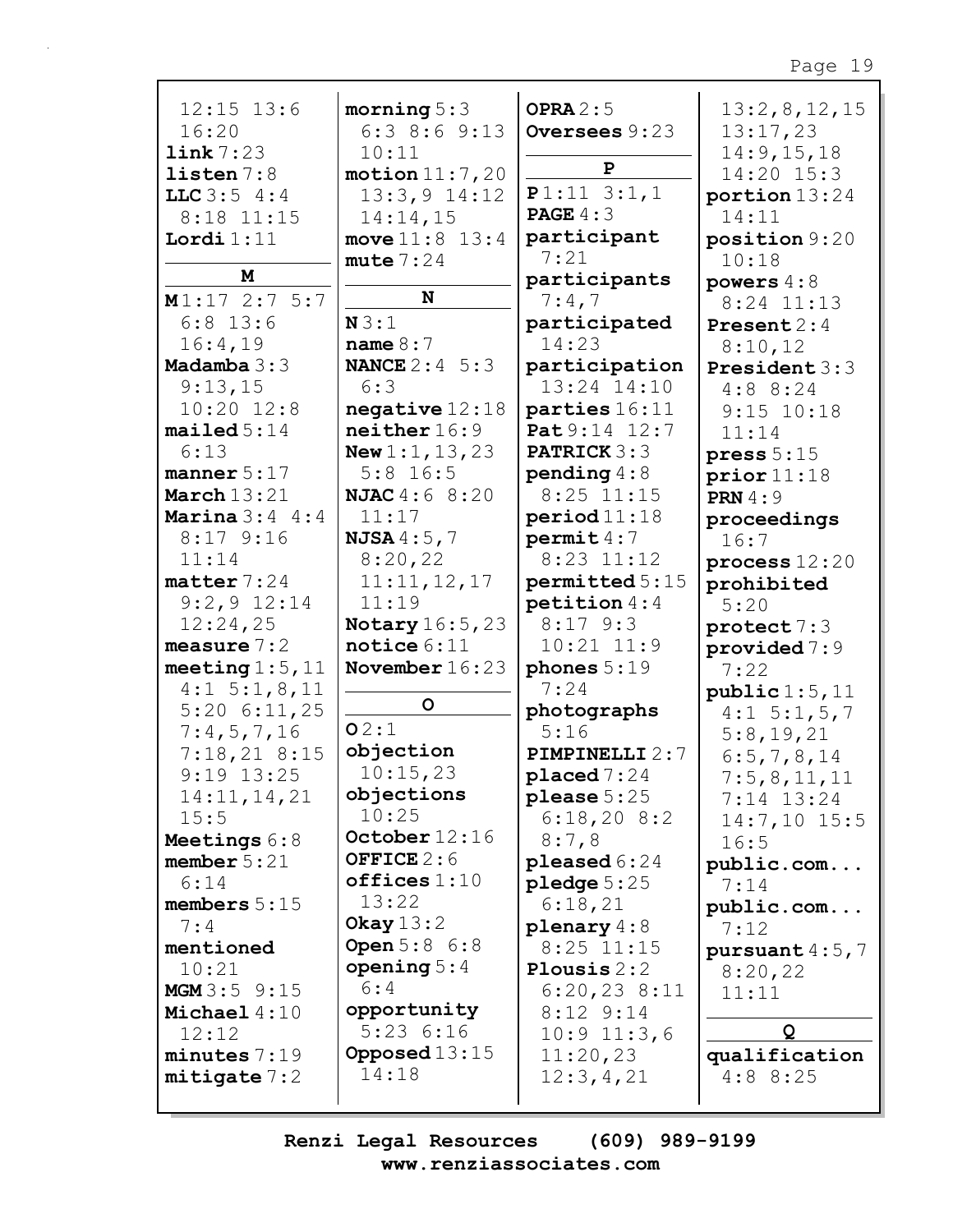| $10:17$ $11:16$              | <b>RESOURCES 1:20</b>       | $\texttt{staff12:18,24}$<br>stand $5:25$ | 16:7<br>Trenton $5:11$        |
|------------------------------|-----------------------------|------------------------------------------|-------------------------------|
| questions $11:4$             | $response 10:15$<br>11:5,22 |                                          | 6:11                          |
| $\mathbf R$                  |                             | State $1:1,22$                           | true $16:6$                   |
| $R2:1$ 3:1 16:2              | 13:11,16<br>14:19           | $5:10,11$ $6:10$<br>16:5                 |                               |
| raised $12:18$               |                             |                                          | U                             |
| $\text{read } 5:4 \quad 6:4$ | responsible<br>9:21         | state.nj.us<br>7:13                      | use 5:19                      |
| received $12:17$             | reviewed $10:4$             | Statehouse                               |                               |
| 14:6                         | $10:24$ $12:19$             | 6:11                                     | $\mathbf{v}$                  |
| recited $6:2$ , 22           | reviewing $14:5$            | statement $5:4$                          | <b>Vice</b> $2:3 \ 3:3$       |
| recommend                    | Richardson 2:9              | 6:4                                      | 4:88:9,10                     |
| 12:19                        |                             |                                          | $8:24$ $9:14,15$              |
| recommenda                   | $3:2$ 10:11, 12<br>12:9     | stay $14:25$<br>subscribers              | 10:12,18                      |
| 12:24                        | roll8:8 11:23               | $5:14$ $6:13$                            | 11:8, 13, 25                  |
| $\texttt{record} 9:11$       | $\texttt{room1:11} \ 5:20$  | substance $10:6$                         | $12:2$ $13:4$                 |
| recorded $7:19$              | Ruocco $4:10$               | SUITE $1:22$                             | 14:13,25                      |
| related16:10                 | 12:12 13:7                  |                                          | 15:4                          |
| relative 16:12               | Ruocco's $12:15$            | T                                        | Videography                   |
| relief $9:4,10$              |                             | $T2:2$ 16:2,2                            | 1:21                          |
| 10:7                         | S                           | take $5:16$                              | <b>vote</b> 4:3 11:24         |
| remand $12:19$               | S3:1                        | technology $1:6$                         | <b>VP</b> 9:20                |
| 13:5                         | safe $15:2$                 | 7:7                                      |                               |
| remanded $12:25$             | safety $7:3$                | TEL $1:24$                               | W                             |
| remember $8:2$               | <b>salute</b> $6:2,22$      | temporary $4:5$                          | W2:4,63:2                     |
| remote $1:6$ 7:6             | schedule 5:12               | 4:68:18,21                               | waiver $4:6$                  |
| remotely $7:1$               | second $11:20$              | $9:7$ 10:16,22                           | $8:21$ 9:7                    |
| RENZI $1:20$                 | $13:8$ $14:4$ , 15          | 11:9                                     | 10:22                         |
| repeat 7:13                  | Secretary 2:7               | Tennessee $1:12$                         | way $9:3$                     |
| report12:17                  | $5:10$ $6:10$               | <b>TERESA</b> $2:7$                      | <b>We've</b> $10:24$          |
| Reporter 1:17                | Senator 5:7                 | <b>thank</b> $6:23$ $8:4$                | web $7:23$                    |
| 16:5                         | 6:7                         | $8:5, 13$ 9:17                           | website $7:9,13$              |
| Reporting $1:21$             | Senior $2:7$                | $10:8,9$ 11:2                            | 7:20                          |
| request $9:7$                | 9:15                        | $11:3$ $12:5,7$                          | Wednesday                     |
| 10:22                        | sent $7:12,14$              | 12:8,9,21                                | 13:21                         |
| requested $9:10$             | Services $1:21$             | 13:18,23                                 | welcome $6:25$                |
| 10:7                         | $s$ ession $13:20$          | 14:9,22,24                               | $\texttt{wish} 5:21 \ \ 6:14$ |
| requests $9:12$              | short 8:14                  | 15:3,4                                   | withdrawing                   |
| requirement                  | $\verb sic 13:19$           | time $7:15,16$                           | 9:6                           |
| $4:6$ 8:22 9:8               | speaking $8:3$              | times $9:25$                             | www.RLReso                    |
| residency $4:6$              | special $1:4$               | today $7:1$                              | 1:25                          |
| $8:21$ $9:8$                 | 6:258:15                    | TOLL $1:24$                              | X.                            |
| 10:22                        | $9:18$ $14:21$              | Tracy $2:9$ 3:2                          |                               |
| resolution                   | specified                   | $10:12$ $12:7$                           | Υ                             |
| 10:5,24                      | 11:19                       | transcribed                              | YouTube $7:10$                |
| 13:19                        | $\texttt{spread} 7:2$       | 7:18                                     |                               |
| <b>RESORTS</b> $3:5$         | SQUARE $1:23$               | transcript                               | z                             |
|                              |                             |                                          |                               |